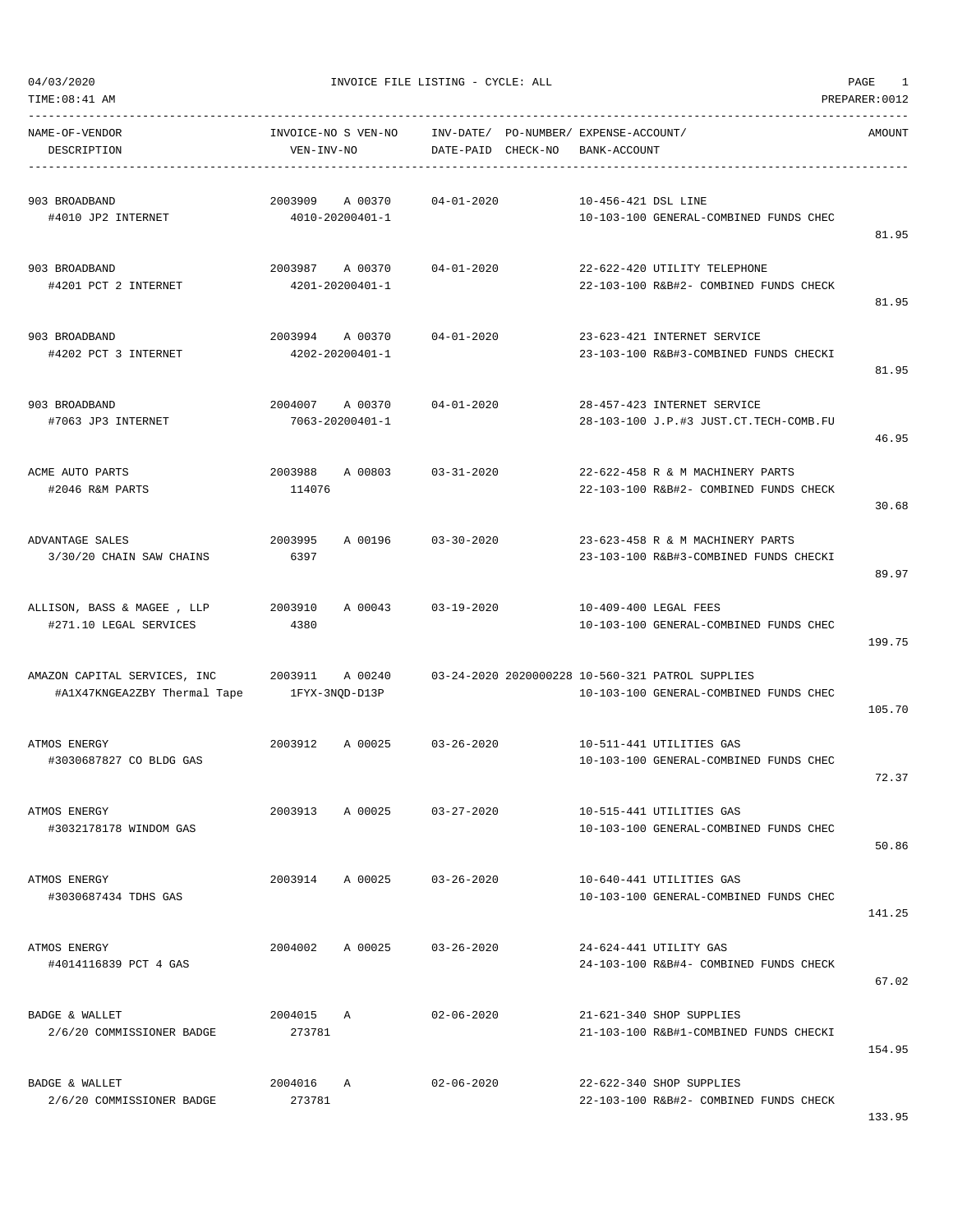| NAME-OF-VENDOR<br>DESCRIPTION                          | INVOICE-NO S VEN-NO<br>VEN-INV-NO |         | DATE-PAID CHECK-NO | INV-DATE/ PO-NUMBER/ EXPENSE-ACCOUNT/<br>BANK-ACCOUNT |                                                                    | AMOUNT |
|--------------------------------------------------------|-----------------------------------|---------|--------------------|-------------------------------------------------------|--------------------------------------------------------------------|--------|
| BADGE & WALLET<br>2/6/20 COMMISSIONER BADGE            | 2004017<br>273781                 | Α       | $02 - 06 - 2020$   |                                                       | 23-623-340 SHOP SUPPLIES<br>23-103-100 R&B#3-COMBINED FUNDS CHECKI | 153.45 |
| <b>BADGE &amp; WALLET</b><br>2/6/20 COMMISSIONER BADGE | 2004018 A<br>273781               |         | $02 - 06 - 2020$   |                                                       | 24-624-340 SHOP SUPPLIES<br>24-103-100 R&B#4- COMBINED FUNDS CHECK | 151.95 |
| BELDEN, MICAH PC<br>CR-19-26923 LINGELBACH DST CT      | 2003915 A 00227                   |         | $03 - 23 - 2020$   |                                                       | 10-435-437 ATTORNEY FEES<br>10-103-100 GENERAL-COMBINED FUNDS CHEC | 450.00 |
| BELDEN, MICAH PC<br>CR-19-27242 MARTINEZ DST CT        | 2003916                           | A 00227 | $03 - 23 - 2020$   |                                                       | 10-435-437 ATTORNEY FEES<br>10-103-100 GENERAL-COMBINED FUNDS CHEC | 427.50 |
| BELDEN, MICAH PC<br>CR-19-27119 URIBE DST CT           | 2003917                           | A 00227 | $03 - 23 - 2020$   |                                                       | 10-435-437 ATTORNEY FEES<br>10-103-100 GENERAL-COMBINED FUNDS CHEC | 810.00 |
| BELDEN, MICAH PC<br>CR-19-27093 DICKESON DST CT        | 2003918                           | A 00227 | $03 - 23 - 2020$   |                                                       | 10-435-437 ATTORNEY FEES<br>10-103-100 GENERAL-COMBINED FUNDS CHEC | 810.00 |
| BELDEN, MICAH PC<br>CR-16-26037 PENDLAND DST CT        | 2003919                           | A 00227 | $03 - 23 - 2020$   |                                                       | 10-435-437 ATTORNEY FEES<br>10-103-100 GENERAL-COMBINED FUNDS CHEC | 517.50 |
| BELDEN, MICAH PC<br>CR-15-25648 WEST DST CT            | 2003920                           | A 00227 | $03 - 23 - 2020$   |                                                       | 10-435-437 ATTORNEY FEES<br>10-103-100 GENERAL-COMBINED FUNDS CHEC | 202.50 |
| BELDEN, MICAH PC<br>CR-19-26957 COX DST CT             | 2003921                           | A 00227 | $03 - 23 - 2020$   |                                                       | 10-435-437 ATTORNEY FEES<br>10-103-100 GENERAL-COMBINED FUNDS CHEC | 202.50 |
| BELDEN, MICAH PC<br>CR-18-26595 CASSIDY DST CT         | 2003922                           | A 00227 | $03 - 23 - 2020$   |                                                       | 10-435-437 ATTORNEY FEES<br>10-103-100 GENERAL-COMBINED FUNDS CHEC | 315.00 |
| BELDEN, MICAH PC<br>CR-19-26962 LOVELL DST CT          | 2003923                           | A 00227 | $03 - 23 - 2020$   |                                                       | 10-435-437 ATTORNEY FEES<br>10-103-100 GENERAL-COMBINED FUNDS CHEC | 382.50 |
| BELDEN, MICAH PC<br>CR-19-27118 SADLER DST CT          | 2003924                           | A 00227 | $03 - 23 - 2020$   |                                                       | 10-435-437 ATTORNEY FEES<br>10-103-100 GENERAL-COMBINED FUNDS CHEC | 427.50 |
| BELDEN, MICAH PC<br>CR-18-26861 LOVE DST CT            | 2003925                           | A 00227 | $03 - 23 - 2020$   |                                                       | 10-435-437 ATTORNEY FEES<br>10-103-100 GENERAL-COMBINED FUNDS CHEC | 202.50 |
| BELDEN, MICAH PC<br>CR-18-26724 HUFFORD DST CT         | 2003926                           | A 00227 | $03 - 23 - 2020$   |                                                       | 10-435-437 ATTORNEY FEES<br>10-103-100 GENERAL-COMBINED FUNDS CHEC |        |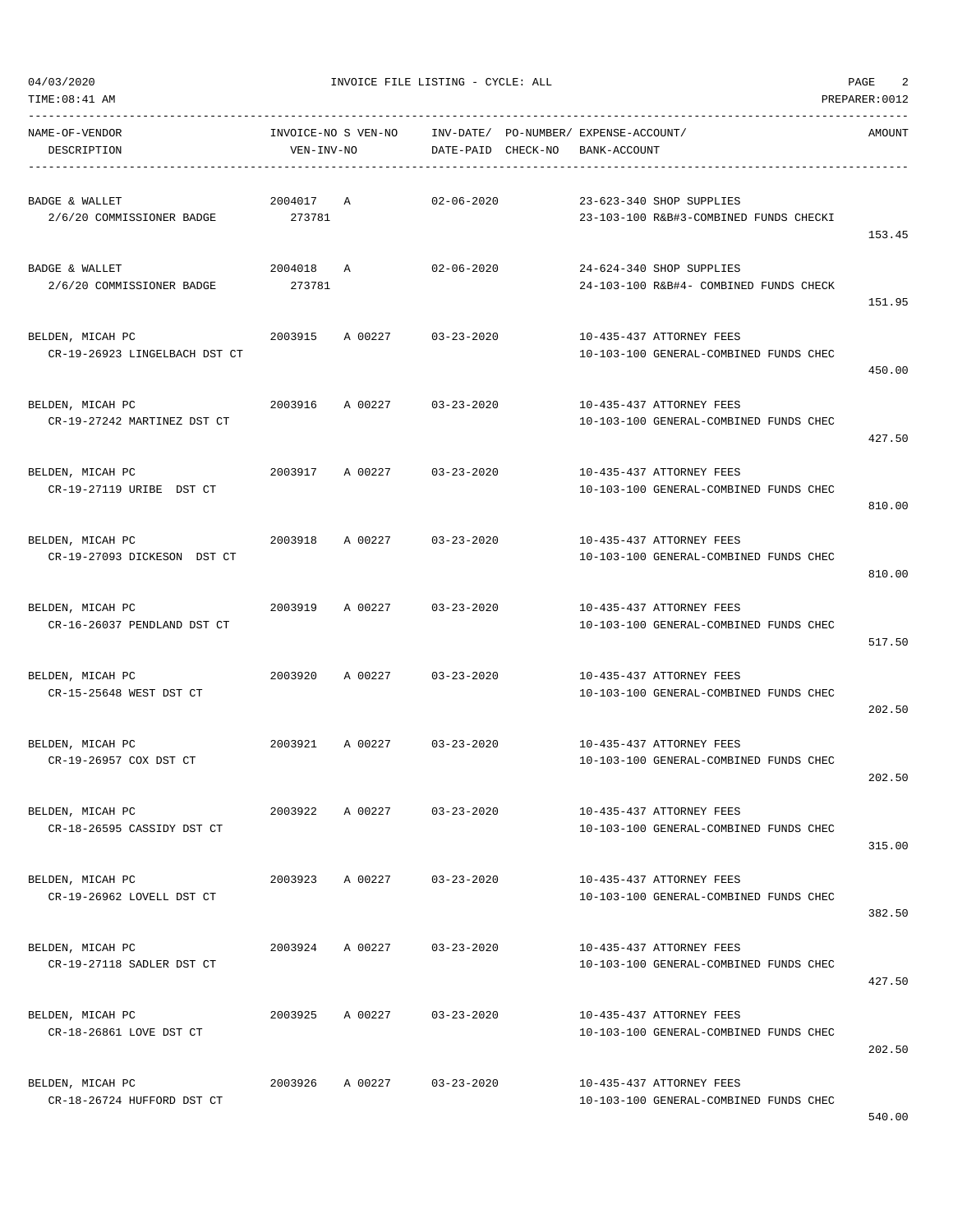| TIME: 08:41 AM                                        |            |                     |                    |                                                       |                                                                      | PREPARER: 0012 |
|-------------------------------------------------------|------------|---------------------|--------------------|-------------------------------------------------------|----------------------------------------------------------------------|----------------|
| NAME-OF-VENDOR<br>DESCRIPTION                         | VEN-INV-NO | INVOICE-NO S VEN-NO | DATE-PAID CHECK-NO | INV-DATE/ PO-NUMBER/ EXPENSE-ACCOUNT/<br>BANK-ACCOUNT |                                                                      | AMOUNT         |
| BELDEN, MICAH PC<br>22830 A. WILSON DST CT            | 2003927    | A 00227             | $03 - 23 - 2020$   |                                                       | 10-435-437 ATTORNEY FEES<br>10-103-100 GENERAL-COMBINED FUNDS CHEC   | 337.50         |
| BELDEN, MICAH PC<br>CR-16-25874 MEEKS DST CT          | 2003928    | A 00227             | $03 - 23 - 2020$   |                                                       | 10-435-437 ATTORNEY FEES<br>10-103-100 GENERAL-COMBINED FUNDS CHEC   | 337.50         |
| BELDEN, MICAH PC<br>CR-14-25034 C WILSON DST CT       | 2003929    | A 00227             | $03 - 23 - 2020$   |                                                       | 10-435-437 ATTORNEY FEES<br>10-103-100 GENERAL-COMBINED FUNDS CHEC   | 180.00         |
| BELDEN, MICAH PC<br>CR-09-23255 HAVENS DST CT         | 2003930    | A 00227             | $03 - 23 - 2020$   |                                                       | 10-435-437 ATTORNEY FEES<br>10-103-100 GENERAL-COMBINED FUNDS CHEC   | 292.50         |
| BELDEN, MICAH PC<br>CR-11-23860 FULLER DST CT         | 2003931    | A 00227             | $03 - 23 - 2020$   |                                                       | 10-435-437 ATTORNEY FEES<br>10-103-100 GENERAL-COMBINED FUNDS CHEC   | 180.00         |
| BELDEN, MICAH PC<br>CR-19-27144 TALLEY DST CT         | 2003932    | A 00227             | $03 - 23 - 2020$   |                                                       | 10-435-437 ATTORNEY FEES<br>10-103-100 GENERAL-COMBINED FUNDS CHEC   | 517.50         |
| BELDEN, MICAH PC<br>CR-16-25727 MORRISON DST CT       | 2003933    | A 00227             | $03 - 23 - 2020$   |                                                       | 10-435-437 ATTORNEY FEES<br>10-103-100 GENERAL-COMBINED FUNDS CHEC   | 180.00         |
| BELDEN, MICAH PC<br>CR-14-25039 CUBA DST CT           | 2003934    | A 00227             | $03 - 23 - 2020$   |                                                       | 10-435-437 ATTORNEY FEES<br>10-103-100 GENERAL-COMBINED FUNDS CHEC   | 405.00         |
| BELDEN, MICAH PC<br>CR-19-27138 GRAY DST CT           | 2003935    | A 00227             | $03 - 23 - 2020$   |                                                       | 10-435-437 ATTORNEY FEES<br>10-103-100 GENERAL-COMBINED FUNDS CHEC   | 292.50         |
| BELDEN, MICAH PC<br>CR-19-27110 DUNLAP DST CT         | 2003936    | A 00227             | $03 - 23 - 2020$   |                                                       | 10-435-437 ATTORNEY FEES<br>10-103-100 GENERAL-COMBINED FUNDS CHEC   | 540.00         |
| BONHAM, CITY OF<br>#204-0041415-002 CO-OP WATER/SEWER |            | 2004019 A 00046     | $03 - 31 - 2020$   |                                                       | 10-512-442 UTILITIES WATER<br>10-103-100 GENERAL-COMBINED FUNDS CHEC | 57.08          |
| BONHAM, CITY OF<br>#208-0082528-001 AGRILIFE WATER/SE | 2004020    | A 00046             | $03 - 31 - 2020$   |                                                       | 10-516-442 UTILITIES WATER<br>10-103-100 GENERAL-COMBINED FUNDS CHEC | 57.08          |
| BONHAM, CITY OF<br>#209-0092738-001 CO BLDG WATER/SE  |            | 2004021 A 00046     | $03 - 31 - 2020$   |                                                       | 10-511-442 UTILITIES WATER<br>10-103-100 GENERAL-COMBINED FUNDS CHEC | 57.08          |
| BONHAM, CITY OF<br>#214-0043011-001 SHERIFF WATER/SE  | 2004022    | A 00046             | $03 - 31 - 2020$   |                                                       | 10-560-442 UTILITIES WATER<br>10-103-100 GENERAL-COMBINED FUNDS CHEC |                |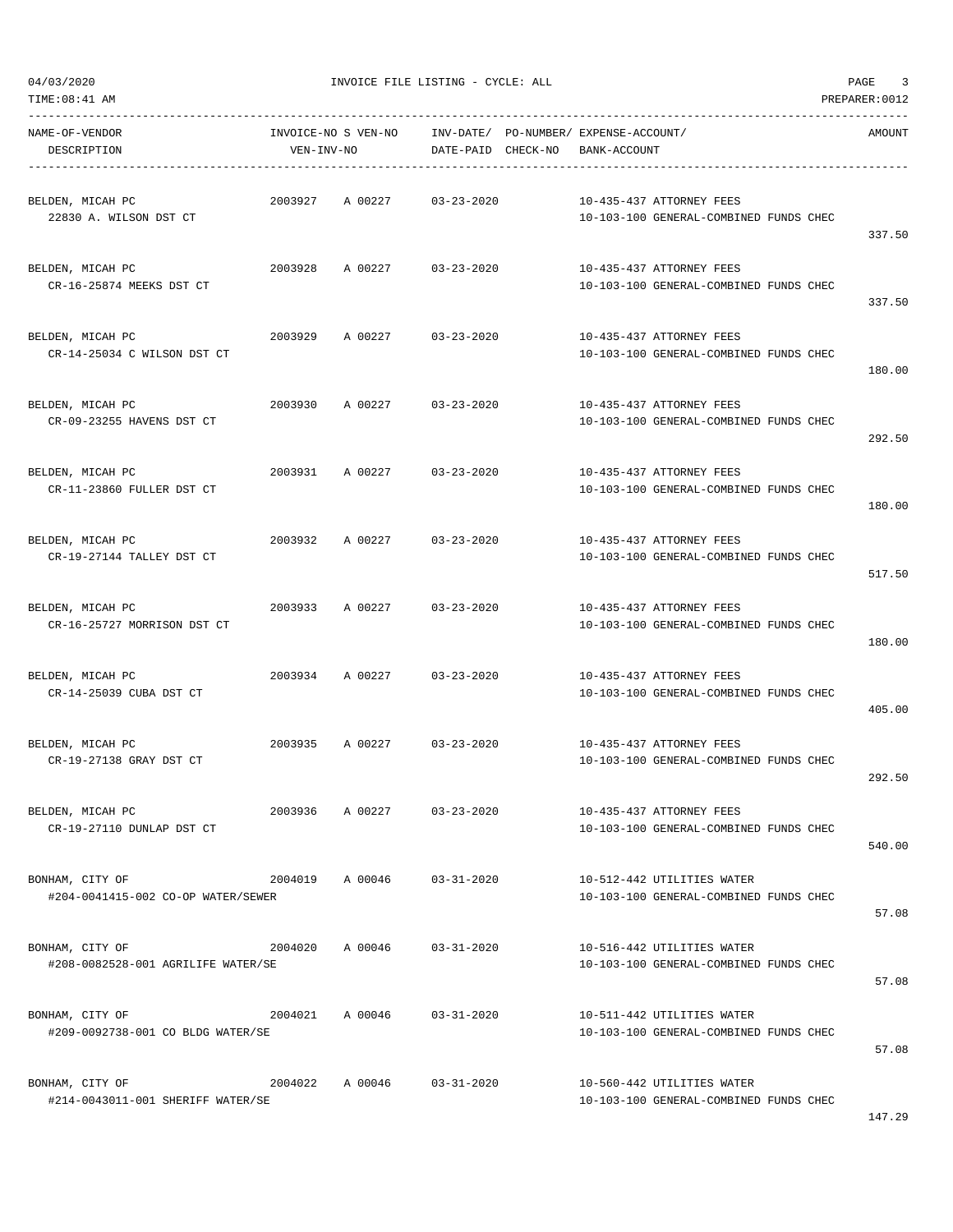| NAME-OF-VENDOR<br>DESCRIPTION                                                         | VEN-INV-NO      |                            | DATE-PAID CHECK-NO BANK-ACCOUNT |  |                                                                            | AMOUNT |
|---------------------------------------------------------------------------------------|-----------------|----------------------------|---------------------------------|--|----------------------------------------------------------------------------|--------|
| $2004023$ A 00046 03-31-2020<br>BONHAM, CITY OF<br>#214-0043011-001 SHERIFF TRASH     |                 |                            |                                 |  | 10-560-443 SHERIFF TRASH PICKUP<br>10-103-100 GENERAL-COMBINED FUNDS CHEC  | 116.54 |
| BONHAM, CITY OF<br>$2004024$ A 00046 03-31-2020<br>#209-0093037-002 200 E 1ST TRASH   |                 |                            |                                 |  | 10-518-443 TRASH PICKUP SERVICE<br>10-103-100 GENERAL-COMBINED FUNDS CHEC  | 18.38  |
| BONHAM, CITY OF<br>2004025 A 00046 03-31-2020<br>#209-0093037-002 200 E 1ST WATER/SE  |                 |                            |                                 |  | 10-518-442 UTILITIES WATER<br>10-103-100 GENERAL-COMBINED FUNDS CHEC       | 143.55 |
| 2004026 A 00046 03-31-2020<br>BONHAM, CITY OF<br>#205-0050150-001 S ANNEX WATER/SE    |                 |                            |                                 |  | 10-513-442 UTILITIES WATER<br>10-103-100 GENERAL-COMBINED FUNDS CHEC       | 82.55  |
| 2004027 A 00046 03-31-2020<br>BONHAM, CITY OF<br>#205-0050150-001 S ANNEX TRASH       |                 |                            |                                 |  | 10-513-443 TRASH PICKUP SERVICE<br>10-103-100 GENERAL-COMBINED FUNDS CHEC  | 84.26  |
| BONHAM, CITY OF<br>$2004028$ A 00046 03-31-2020<br>#204-0041265-003 108 E SAM RAYBURN |                 |                            |                                 |  | 10-518-442 UTILITIES WATER<br>10-103-100 GENERAL-COMBINED FUNDS CHEC       | 57.08  |
| BONHAM, CITY OF<br>#204-0041265-003 108 E SAM RAYBURN                                 |                 | 2004029 A 00046 03-31-2020 |                                 |  | 10-518-443 TRASH PICKUP SERVICE<br>10-103-100 GENERAL-COMBINED FUNDS CHEC  | 18.38  |
| 2004030 A 00046 03-31-2020<br>BONHAM, CITY OF<br>#209-0092739-001 TDHS WATER/SEWER    |                 |                            |                                 |  | 10-640-442 UTILITIES WATER<br>10-103-100 GENERAL-COMBINED FUNDS CHEC       | 320.16 |
| $2004031$ A 00046 03-31-2020<br>BONHAM, CITY OF<br>#209-0092739-001 TDHS TRASH        |                 |                            |                                 |  | 10-640-443 TRASH PICK-UP<br>10-103-100 GENERAL-COMBINED FUNDS CHEC         | 42.13  |
| BONHAM, CITY OF<br>#209-0092739-001 CO BLDG TRASH                                     | 2004032         | A 00046                    | $03 - 31 - 2020$                |  | 10-511-443 TRASH PICK-UP SERVICE<br>10-103-100 GENERAL-COMBINED FUNDS CHEC | 42.13  |
| BONHAM, CITY OF<br>#209-0092863-001 800 E 2ND TRASH                                   |                 | 2004033 A 00046 03-31-2020 |                                 |  | 10-518-443 TRASH PICKUP SERVICE<br>10-103-100 GENERAL-COMBINED FUNDS CHEC  | 65.43  |
| BONHAM, CITY OF<br>#204-0041367-001 CH TRASH                                          |                 | 2004034 A 00046 03-31-2020 |                                 |  | 10-510-443 TRASH PICK-UP<br>10-103-100 GENERAL-COMBINED FUNDS CHEC         | 84.26  |
| BONHAM, CITY OF<br>#209-0092782-001 PCT 4 WATER/SEWER                                 | 2004035 A 00046 |                            | $03 - 31 - 2020$                |  | 24-624-442 UTILITY WATER<br>24-103-100 R&B#4- COMBINED FUNDS CHECK         | 59.77  |
| BRANNAN, QUIENCY SMITH<br>CR-20-27341-1 MILLER DST CT                                 |                 | 2004011 A 00725 03-28-2020 |                                 |  | 10-435-437 ATTORNEY FEES<br>10-103-100 GENERAL-COMBINED FUNDS CHEC         |        |

64.00

04/03/2020 INVOICE FILE LISTING - CYCLE: ALL PAGE 4 TIME:08:41 AM PREPARER:0012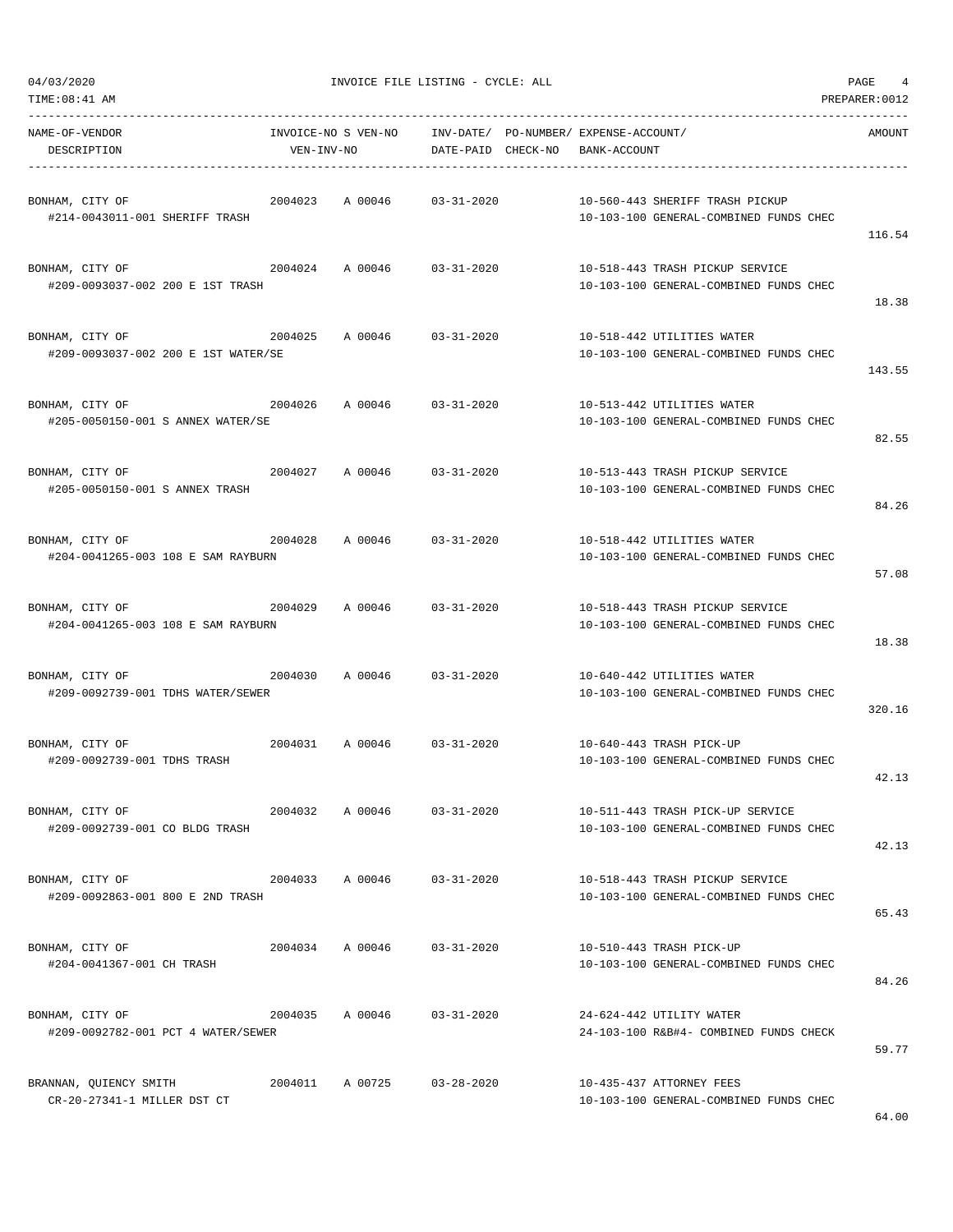TIME:08:41 AM PREPARER:0012

04/03/2020 INVOICE FILE LISTING - CYCLE: ALL PAGE 5

| NAME-OF-VENDOR<br>DESCRIPTION                                                                   | VEN-INV-NO |         | INVOICE-NO S VEN-NO INV-DATE/ PO-NUMBER/ EXPENSE-ACCOUNT/<br>DATE-PAID CHECK-NO | BANK-ACCOUNT |                                                                               | AMOUNT   |
|-------------------------------------------------------------------------------------------------|------------|---------|---------------------------------------------------------------------------------|--------------|-------------------------------------------------------------------------------|----------|
| BRANNAN, QUIENCY SMITH<br>CR-20-27340-1 MITCHELL DST CT                                         | 2004012    | A 00725 | $03 - 28 - 2020$                                                                |              | 10-435-437 ATTORNEY FEES<br>10-103-100 GENERAL-COMBINED FUNDS CHEC            | 64.00    |
| BRAZOS TRAILER MANUFACTURING LLC 2003996 A 00406<br>4/1/20 2020 BELLY DUMP #4091 LEASE 10005727 |            |         | 04-01-2020                                                                      |              | 23-623-460 EQUIPMENT RENTAL/LEASE<br>23-103-100 R&B#3-COMBINED FUNDS CHECKI   | 3,000.00 |
| BRESE-LEBRON LAW, PLLC<br>FA-19-44493 COLLINSWORTH DST CT                                       | 2003937    | A 00449 | $03 - 25 - 2020$                                                                |              | 10-435-436 ATTORNEY FEES- CPS CASES<br>10-103-100 GENERAL-COMBINED FUNDS CHEC | 238.00   |
| BRESE-LEBRON LAW, PLLC<br>FA-19-44234 OBIER DST CT                                              | 2003938    |         | A 00449 03-25-2020                                                              |              | 10-435-436 ATTORNEY FEES- CPS CASES<br>10-103-100 GENERAL-COMBINED FUNDS CHEC | 297.50   |
| BRESE-LEBRON LAW, PLLC<br>CR-20-44628 JACOBY DST CT                                             |            |         | 2003939 A 00449 03-25-2020                                                      |              | 10-435-437 ATTORNEY FEES<br>10-103-100 GENERAL-COMBINED FUNDS CHEC            | 357.00   |
| BRESE-LEBRON LAW, PLLC<br>CR-19-27188 CARL DST CT                                               | 2003940    |         | A 00449 03-25-2020                                                              |              | 10-435-437 ATTORNEY FEES<br>10-103-100 GENERAL-COMBINED FUNDS CHEC            | 459.00   |
| BRESE-LEBRON LAW, PLLC<br>CR-16-25718 ROBINSON DST CT                                           | 2003941    | A 00449 | $03 - 25 - 2020$                                                                |              | 10-435-437 ATTORNEY FEES<br>10-103-100 GENERAL-COMBINED FUNDS CHEC            | 187.00   |
| BRESE-LEBRON LAW, PLLC<br>2003942<br>CR-19-27060-1 HASSELL DST CT                               |            | A 00449 | $03 - 25 - 2020$                                                                |              | 10-435-437 ATTORNEY FEES<br>10-103-100 GENERAL-COMBINED FUNDS CHEC            | 187.00   |
| BRESE-LEBRON LAW, PLLC 2003943 A 00449 03-25-2020<br>CR-19-27091-1 CLARK DST CT                 |            |         |                                                                                 |              | 10-435-437 ATTORNEY FEES<br>10-103-100 GENERAL-COMBINED FUNDS CHEC            | 246.50   |
| BRESE-LEBRON LAW, PLLC<br>CR-20-27293-1 CARTER DST CT                                           | 2003944    | A 00449 | $03 - 25 - 2020$                                                                |              | 10-435-437 ATTORNEY FEES<br>10-103-100 GENERAL-COMBINED FUNDS CHEC            | 212.50   |
| BRESE-LEBRON LAW, PLLC<br>CR-20-27294-1 KETNER DST CT                                           | 2003945    | A 00449 | $03 - 25 - 2020$                                                                |              | 10-435-437 ATTORNEY FEES<br>10-103-100 GENERAL-COMBINED FUNDS CHEC            | 246.50   |
| BRESE-LEBRON LAW, PLLC<br>CR-19-27249 STROUGHTER DST CT                                         | 2003946    | A 00449 | $03 - 25 - 2020$                                                                |              | 10-435-437 ATTORNEY FEES<br>10-103-100 GENERAL-COMBINED FUNDS CHEC            | 187.00   |
| BRESE-LEBRON LAW, PLLC<br>CR-20-27277 MOORES DST CT                                             | 2003947    | A 00449 | $03 - 25 - 2020$                                                                |              | 10-435-437 ATTORNEY FEES<br>10-103-100 GENERAL-COMBINED FUNDS CHEC            | 595.00   |
| BRESE-LEBRON LAW, PLLC<br>CR-19-27195 WATSON DST CT                                             | 2003948    | A 00449 | $03 - 25 - 2020$                                                                |              | 10-435-437 ATTORNEY FEES<br>10-103-100 GENERAL-COMBINED FUNDS CHEC            |          |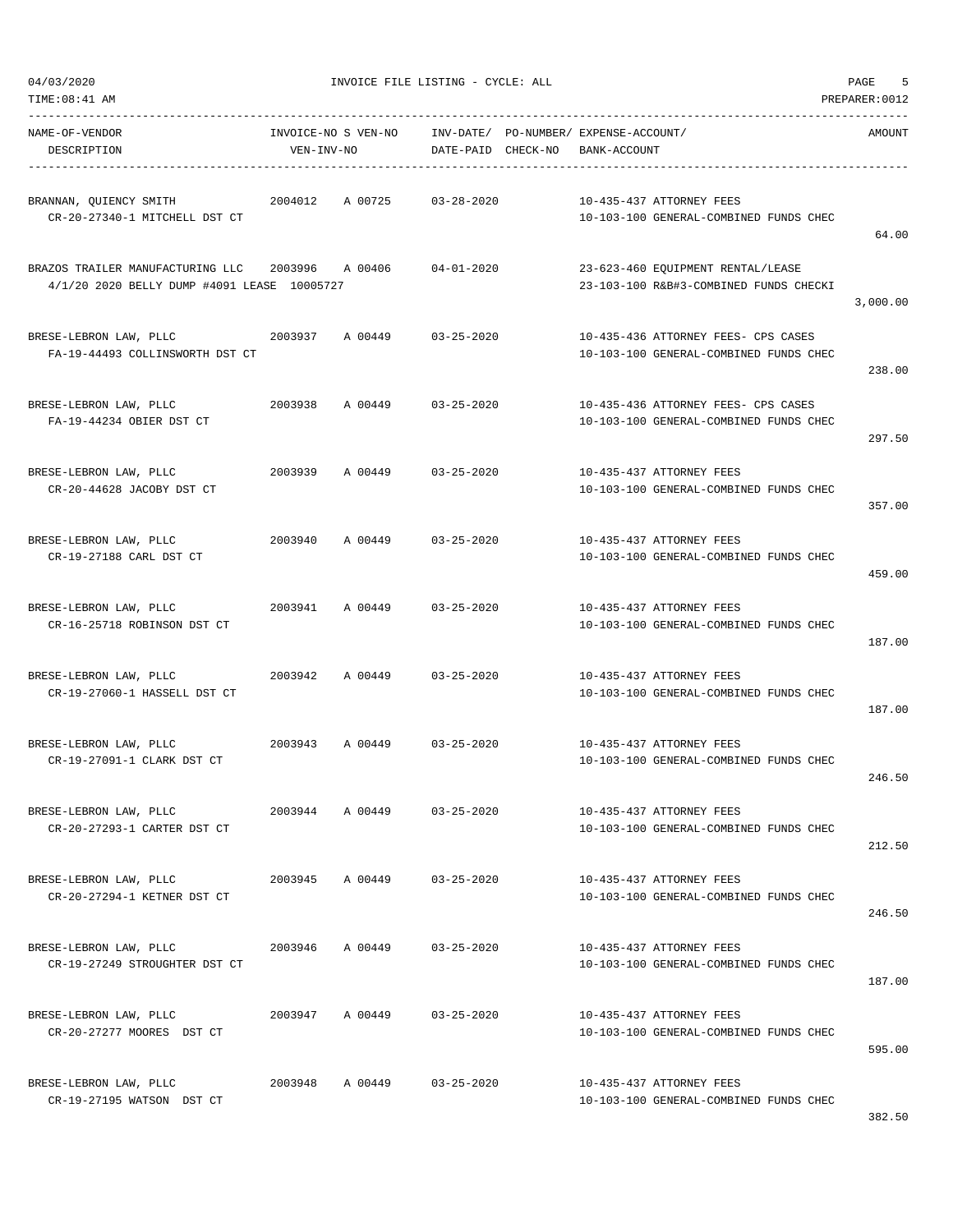| TIME: 08:41 AM                                                             |                                   |         |                                 |                                               |                                                                                                     | PREPARER: 0012 |
|----------------------------------------------------------------------------|-----------------------------------|---------|---------------------------------|-----------------------------------------------|-----------------------------------------------------------------------------------------------------|----------------|
| NAME-OF-VENDOR<br>DESCRIPTION                                              | INVOICE-NO S VEN-NO<br>VEN-INV-NO |         | INV-DATE/<br>DATE-PAID CHECK-NO | PO-NUMBER / EXPENSE-ACCOUNT /<br>BANK-ACCOUNT |                                                                                                     | AMOUNT         |
| BRESE-LEBRON LAW, PLLC<br>CR-19-26949 STRACENER DST CT                     | 2003949                           | A 00449 | $03 - 25 - 2020$                |                                               | 10-435-437 ATTORNEY FEES<br>10-103-100 GENERAL-COMBINED FUNDS CHEC                                  | 289.00         |
| BRESE-LEBRON LAW, PLLC<br>CR-19-27080 MORRIS DST CT                        | 2003950                           | A 00449 | $03 - 25 - 2020$                |                                               | 10-435-437 ATTORNEY FEES<br>10-103-100 GENERAL-COMBINED FUNDS CHEC                                  | 187.00         |
| BRESE-LEBRON LAW, PLLC<br>CR-20-27257-1 HERMAN DST CT                      | 2003951                           | A 00449 | $03 - 25 - 2020$                |                                               | 10-435-437 ATTORNEY FEES<br>10-103-100 GENERAL-COMBINED FUNDS CHEC                                  | 408.00         |
| CITY AUTO PARTS<br>#7451 R&M PARTS                                         | 2003989                           | A 00592 | $03 - 25 - 2020$                |                                               | 22-622-458 R & M MACHINERY PARTS<br>22-103-100 R&B#2- COMBINED FUNDS CHECK                          | 259.31         |
| COOPER-SORRELLS FUNERAL HOME<br>3/30/20 CAIN REMOVAL/POUCH/TRANSPOR C20-04 | 2003952                           | A 00163 | $03 - 30 - 2020$                | 10-425-466 AUTOPSIES                          | 10-103-100 GENERAL-COMBINED FUNDS CHEC                                                              | 606.25         |
| CORRECTIONS SOFTWARE SOLUTIONS, LP 2003953<br>MAY COMPUTER SOFTWARE        | 48003                             | A 00727 | $04 - 01 - 2020$                |                                               | 10-573-453 COMPUTER SOFTWARE<br>10-103-100 GENERAL-COMBINED FUNDS CHEC                              | 107.00         |
| DATA PRESERVATION, LLC<br>3/26/20 MARCH LAND & VITAL                       | 2004005<br>3374                   | A 00357 | $03 - 26 - 2020$                |                                               | 18-402-312 IMAGING SYSTEM<br>18-103-100 CO.CLK.REC.MNGMT.-COMB.FUND                                 | 4,288.00       |
| DAVIS, CLINE<br>1/30/20 EVANS ASSESSMENT                                   | 2003954                           | A 00568 | $01 - 30 - 2020$                |                                               | 10-435-442 OTHER PROFESSIONAL SERV.<br>10-103-100 GENERAL-COMBINED FUNDS CHEC                       | 500.00         |
| DOLESE BROS. CO.<br>#FAN583 ROCK & GRAVEL                                  | 2004038<br>AG20032236             | A 00200 | $03 - 13 - 2020$                |                                               | 23-623-341 R & B MAT. ROCK & GRAVEL<br>23-103-100 R&B#3-COMBINED FUNDS CHECKI                       | 1,884.77       |
| DOLESE BROS. CO.<br>#FAN583 ROCK & GRAVEL                                  | 2004039<br>AG20032732             | A 00200 | $03 - 16 - 2020$                |                                               | 23-623-341 R & B MAT. ROCK & GRAVEL<br>23-103-100 R&B#3-COMBINED FUNDS CHECKI                       | 487.88         |
| DOUBLE D TRUCK REPAIR<br>3/27/20 03 VOLVO REPAIR                           | 2003990<br>11463                  | A 00009 | $03 - 27 - 2020$                |                                               | 22-622-458 R & M MACHINERY PARTS<br>22-103-100 R&B#2- COMBINED FUNDS CHECK                          | 554.03         |
| EAST TEXAS TRUCK SYSTEMS<br>3/27/20 Dump Bed FOR 2000 VOLVO                | 2003997<br>2648                   | A 00369 |                                 |                                               | 03-27-2020 2020000032 23-623-571 PURCHASE OF MACH./EQUIP.<br>23-103-100 R&B#3-COMBINED FUNDS CHECKI | 17,950.00      |
| EVANS, MICHAEL S.<br>50296 DAVIS CO CT@LAW                                 | 2003955                           | A 00438 | $03 - 25 - 2020$                |                                               | 10-410-424 INDIGENT ATTORNEY FEES<br>10-103-100 GENERAL-COMBINED FUNDS CHEC                         | 300.00         |
| FIRST UNITED METHODIST CHURCH<br>4/15-5/14/20 200 W 8TH LEASE              | 2003956                           | A 00215 | $04 - 01 - 2020$                |                                               | 10-518-470 OFFICE SPACE LEASE<br>10-103-100 GENERAL-COMBINED FUNDS CHEC                             |                |

2,350.00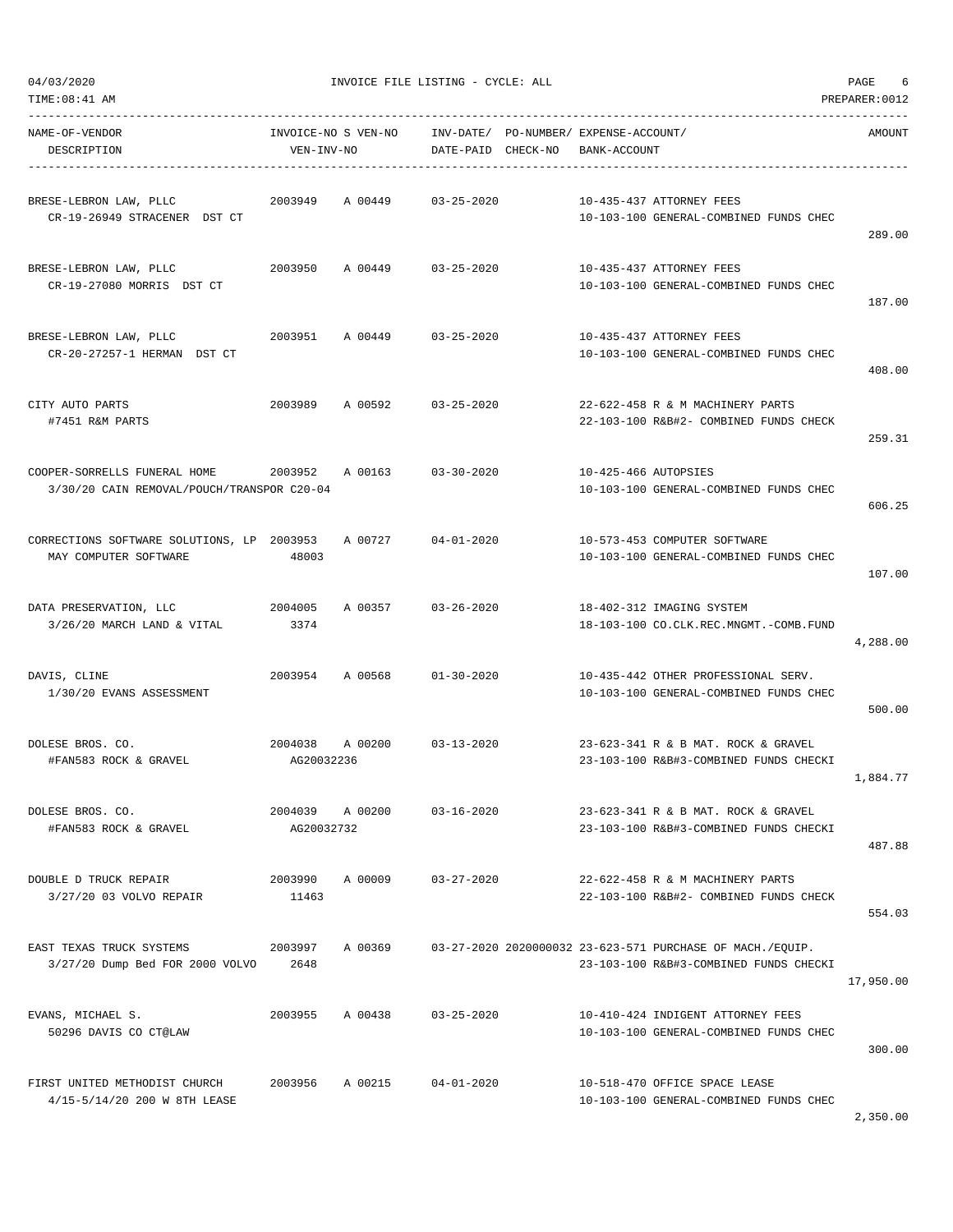| TIME:08:41 AM                                            |                                                      |                    |                                                                                | PREPARER: 0012 |
|----------------------------------------------------------|------------------------------------------------------|--------------------|--------------------------------------------------------------------------------|----------------|
| NAME-OF-VENDOR<br>DESCRIPTION                            | INVOICE-NO S VEN-NO<br>VEN-INV-NO                    | DATE-PAID CHECK-NO | INV-DATE/ PO-NUMBER/ EXPENSE-ACCOUNT/<br>BANK-ACCOUNT                          | AMOUNT         |
| FIX & FEED BONHAM/COMMERCE<br>#FSHER R&M BLDG SUPPLY     | 2003957<br>A 00195 03-31-2020<br>BO-0206111 / 219228 |                    | 10-560-450 SHERIFF OFF. R&M BLDG.<br>10-103-100 GENERAL-COMBINED FUNDS CHEC    | 39.36          |
| FIX & FEED BONHAM/COMMERCE<br>#FSHER JANITOR SUPPLY      | 2003958 A 00195 03-31-2020<br>BO-0217892             |                    | 10-560-332 SHERIFF JANITOR SUPPLIES<br>10-103-100 GENERAL-COMBINED FUNDS CHEC  | 4.38           |
| FIX & FEED BONHAM/COMMERCE<br>#FANNINC ELECTION SUPPLY   | 2003959 A 00195<br>BO-0204510/535/547                | $03 - 31 - 2020$   | 10-404-310 ELECTION SUPPLIES<br>10-103-100 GENERAL-COMBINED FUNDS CHEC         | 10.47          |
| FIX & FEED BONHAM/COMMERCE<br>#FANNINC R&M BLDG-DISPATCH | 2003960 A 00195<br>BO-SO0000879                      | 03-31-2020         | 10-560-450 SHERIFF OFF. R&M BLDG.<br>10-103-100 GENERAL-COMBINED FUNDS CHEC    | 83.44          |
| FIX & FEED BONHAM/COMMERCE<br>#FANNINC SHOP SUPPLY       | 2003985<br>A 00195 03-31-2020<br>BO-0214031 / 219862 |                    | 21-621-340 SHOP SUPPLIES<br>21-103-100 R&B#1-COMBINED FUNDS CHECKI             | 30.26          |
| FIX & FEED BONHAM/COMMERCE<br>#FANNINC SHOP SUPPLY       | 2003992 A00195<br>BO-0206801 / 218561                | 03-31-2020         | 22-622-340 SHOP SUPPLIES<br>22-103-100 R&B#2- COMBINED FUNDS CHECK             | 32.51          |
| FIX & FEED BONHAM/COMMERCE<br>#FANNINC FENCE MATERIAL    | 2003993 A 00195 03-31-2020<br>BO-0218561 / 218573    |                    | 22-622-343 R & B MAT. HARDWRE & LUMB<br>22-103-100 R&B#2- COMBINED FUNDS CHECK | 335.66         |
| FIX & FEED BONHAM/COMMERCE<br>#FANNINC R&M PARTS         | 2003998<br>A 00195<br>BO-0210322                     | 03-31-2020         | 23-623-458 R & M MACHINERY PARTS<br>23-103-100 R&B#3-COMBINED FUNDS CHECKI     | 122.14         |
| FIX & FEED BONHAM/COMMERCE<br>#FANNIC SHOP SUPPLY        | 2004003 A 00195 03-31-2020<br>BO-0215383             |                    | 24-624-340 SHOP SUPPLIES<br>24-103-100 R&B#4- COMBINED FUNDS CHECK             | 6.98           |
| FOUR FEATHERS ALARM<br>3/13/20 DOOR SERVICE              | 2003961 A 00462<br>WO-9181                           | $03 - 13 - 2020$   | 10-560-450 SHERIFF OFF. R&M BLDG.<br>10-103-100 GENERAL-COMBINED FUNDS CHEC    | 174.00         |
| FUNCTION 4, LLC<br>#9A1068 COPIER- AGRILIFE              | 2003962 A 00236<br>INV776599                         | $04 - 01 - 2020$   | 10-665-315 COPIER RENTAL<br>10-103-100 GENERAL-COMBINED FUNDS CHEC             | 47.45          |
| FUNCTION 4, LLC<br>#9A1068 COPIER- CO CLK/AUD            | 2003963 A 00236<br>INV776599                         | $04 - 01 - 2020$   | 10-510-315 COPIER RENTAL<br>10-103-100 GENERAL-COMBINED FUNDS CHEC             | 122.30         |
| FUNCTION 4, LLC<br>#9A1068 COPIER- TAX ASSESSOR          | 2003964 A 00236<br>INV776599                         | $04 - 01 - 2020$   | 10-499-315 COPIER EXPENSE<br>10-103-100 GENERAL-COMBINED FUNDS CHEC            | 5.88           |
| FUNCTION 4, LLC<br>#9A1068 COPIER- S ANNEX               | 2003965 A 00236<br>INV776599                         | $04 - 01 - 2020$   | 10-513-315 COPIER RENTAL<br>10-103-100 GENERAL-COMBINED FUNDS CHEC             |                |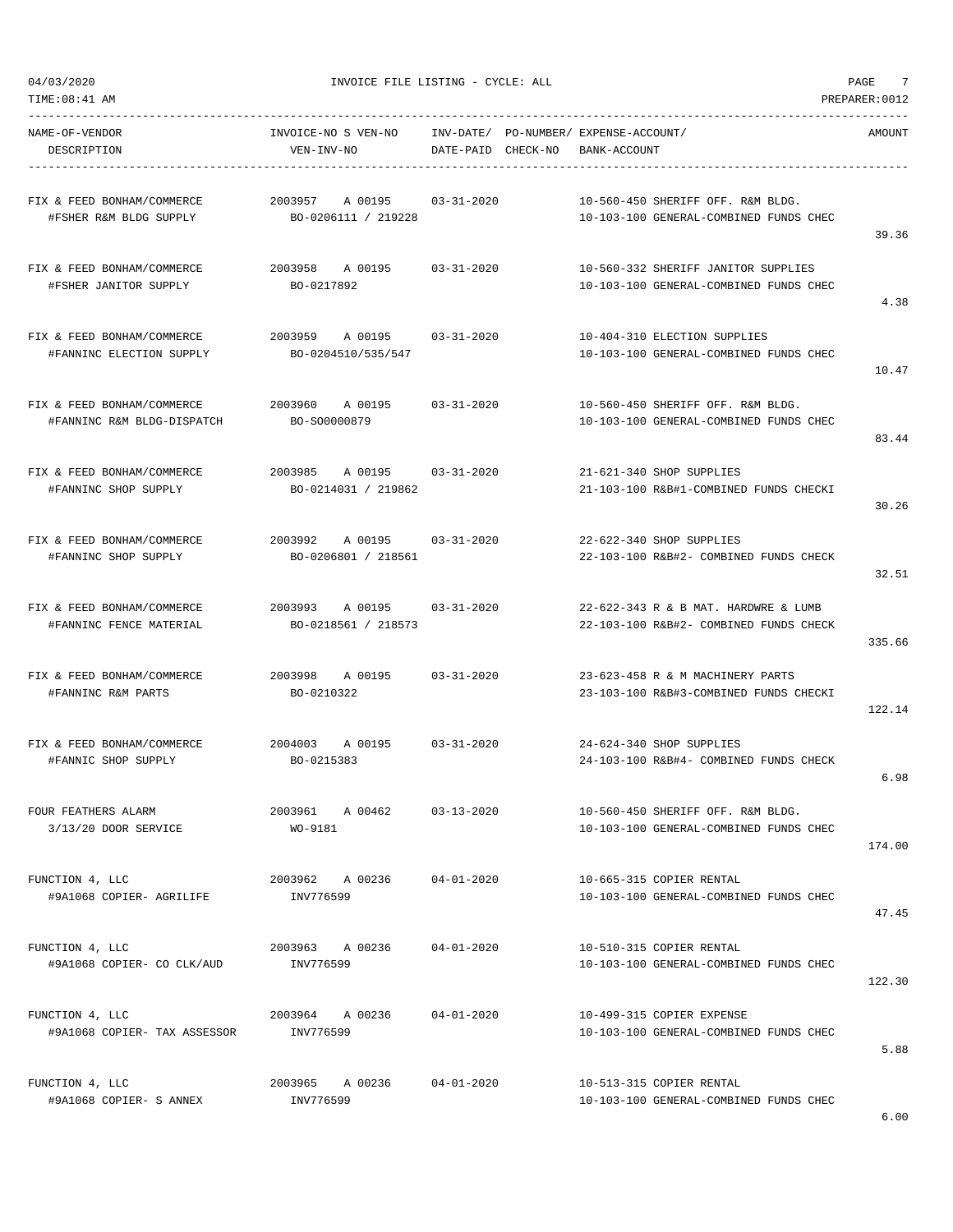|  | 04/03/2020 |  |
|--|------------|--|
|  |            |  |
|  |            |  |

| NAME-OF-VENDOR<br>DESCRIPTION                                                          | VEN-INV-NO      | INVOICE-NO S VEN-NO INV-DATE/ PO-NUMBER/ EXPENSE-ACCOUNT/ | DATE-PAID CHECK-NO |                                           | BANK-ACCOUNT |                                                                                                             | AMOUNT   |
|----------------------------------------------------------------------------------------|-----------------|-----------------------------------------------------------|--------------------|-------------------------------------------|--------------|-------------------------------------------------------------------------------------------------------------|----------|
| FUNCTION 4, LLC<br>#9A1068 COPIER- JUV PROB                                            | INV776599       | 2003966 A 00236                                           | 04-01-2020         |                                           |              | 10-575-315 COPIER RENTAL<br>10-103-100 GENERAL-COMBINED FUNDS CHEC                                          | 3.12     |
| FUNCTION 4, LLC<br>#9A1068 COPIER- DA                                                  | INV776599       | 2003967 A 00236                                           | 04-01-2020         |                                           |              | 10-475-315 COPIER EXPENSE<br>10-103-100 GENERAL-COMBINED FUNDS CHEC                                         | 7.36     |
| FUNCTION 4, LLC<br>#9A1068 COPIER- CCL                                                 | INV776599       | 2003968 A 00236 04-01-2020                                |                    |                                           |              | 10-410-315 COPIER RENTAL<br>10-103-100 GENERAL-COMBINED FUNDS CHEC                                          | 5.73     |
| GT DISTRIBUTORS, INC<br>#002162 CARTRIDGES                                             | INV0757245      |                                                           |                    |                                           |              | 2003969 A 00281 03-17-2020 2020000188 10-560-320 WEAPONS SUPPLIES<br>10-103-100 GENERAL-COMBINED FUNDS CHEC | 208.71   |
| GT DISTRIBUTORS, INC<br>#002162 CARTRIDGES                                             | INV0757894      |                                                           |                    |                                           |              | 2003970 A 00281 03-20-2020 2020000188 10-560-320 WEAPONS SUPPLIES<br>10-103-100 GENERAL-COMBINED FUNDS CHEC | 604.18   |
| INDIGENT HEALTHCARE SOLUTIONS, LTD 2003971 A 00796 04-01-2020<br>MAY COMPUTER SOFTWARE | 69612           |                                                           |                    |                                           |              | 10-645-353 COMPUTER EXPENSE<br>10-103-100 GENERAL-COMBINED FUNDS CHEC                                       | 1,059.00 |
| KIRBY, SHELLY<br>3/26/20 WINDOM LAWNCARE                                               | 069453          | 2003972 A 00541 03-26-2020                                |                    |                                           |              | 10-515-444 LAWN MAINTENANCE<br>10-103-100 GENERAL-COMBINED FUNDS CHEC                                       | 60.00    |
| LEXISNEXIS<br>#422K883M8 DA ONLINE                                                     | 3092552667      | 2003973 A 00031 03-31-2020                                |                    |                                           |              | 10-475-421 INTERNET/ONLINE LEGAL RE<br>10-103-100 GENERAL-COMBINED FUNDS CHEC                               | 384.00   |
| MCCRAW MATERIALS<br>$3/26/20$ ROCK & GRAVEL                                            | 27070           | 2004010 A 00095 03-26-2020                                |                    |                                           |              | 78-628-341 R & B MAT. ROCK & GRAVEL<br>78-103-100 RAW WATER PIPELINE-COMB.FUN                               | 7,542.60 |
| PARHAM, WILLIAM<br>50299 RUIZ CO CT@LAW                                                | 2003974         | A 00532                                                   | $03 - 25 - 2020$   |                                           |              | 10-410-424 INDIGENT ATTORNEY FEES<br>10-103-100 GENERAL-COMBINED FUNDS CHEC                                 | 175.00   |
| PARHAM, WILLIAM<br>50298 SANCHEZ CO CT@LAW                                             | 2003975         | A 00532 03-25-2020                                        |                    |                                           |              | 10-410-424 INDIGENT ATTORNEY FEES<br>10-103-100 GENERAL-COMBINED FUNDS CHEC                                 | 175.00   |
| PERSONALIZED PRINTING<br>3/18/20 Business Cards Diane WILSON 105569                    | 2003976 A 00826 |                                                           |                    | 03-18-2020 2020000225 10-590-435 PRINTING |              | 10-103-100 GENERAL-COMBINED FUNDS CHEC                                                                      | 23.00    |
| PERSONALIZED PRINTING<br>3/31/20 NAME PLATE/CARDS-MCWILLIAMS 105631                    | 2003977         | A 00826                                                   |                    | 03-31-2020 2020000233 10-455-435 PRINTING |              | 10-103-100 GENERAL-COMBINED FUNDS CHEC                                                                      | 78.75    |
| PRODUCTIVITY PLUS ACCOUNT<br>#5043 9311 2500 9047 R&M PARTS-ASCO                       | 2004004 A 00806 |                                                           | $03 - 05 - 2020$   |                                           |              | 24-624-458 R & M MACHINERY PARTS<br>24-103-100 R&B#4- COMBINED FUNDS CHECK                                  |          |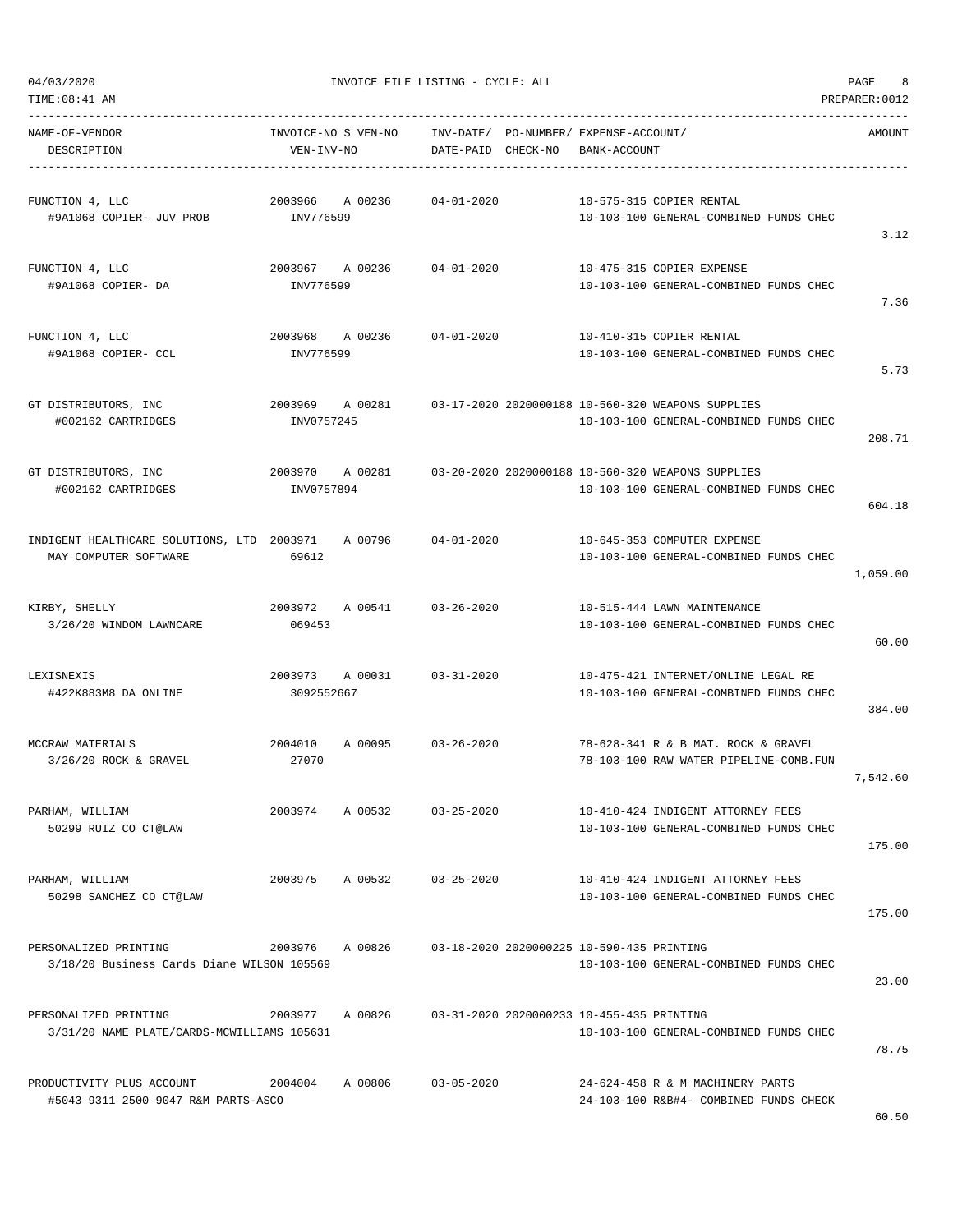| NAME-OF-VENDOR<br>DESCRIPTION                                     | INVOICE-NO S VEN-NO<br>VEN-INV-NO |                 | DATE-PAID CHECK-NO         | INV-DATE/ PO-NUMBER/ EXPENSE-ACCOUNT/<br>BANK-ACCOUNT |                                                                                          | AMOUNT   |
|-------------------------------------------------------------------|-----------------------------------|-----------------|----------------------------|-------------------------------------------------------|------------------------------------------------------------------------------------------|----------|
| QUADIENT LEASING USA, INC<br>#01048811 CH POSTAGE LEASE           | 2003978<br>N8242326               | A 00782         | $04 - 02 - 2020$           |                                                       | 10-510-311 POSTAL EXPENSE<br>10-103-100 GENERAL-COMBINED FUNDS CHEC                      | 165.26   |
| QUADIENT LEASING USA, INC<br>#01048811 SA POSTAGE LEASE           | N8242327                          |                 | 2003979 A 00782 04-02-2020 |                                                       | 10-513-311 SOUTH ANNEX POSTAGE<br>10-103-100 GENERAL-COMBINED FUNDS CHEC                 | 77.75    |
| REINERT PAPER & CHEMICAL CENTER<br>#FANNI100 Cleaning Supplies    | 2004006<br>408909                 | A 00478         |                            |                                                       | 03-31-2020 2020000235 24-624-340 SHOP SUPPLIES<br>24-103-100 R&B#4- COMBINED FUNDS CHECK | 99.73    |
| RLI<br>#LSM12359918 M GREEN BOND                                  | 2003980                           | A 00365         | $02 - 27 - 2020$           | 10-450-480 BONDS                                      | 10-103-100 GENERAL-COMBINED FUNDS CHEC                                                   | 50.00    |
| ROMCO EQUIPMENT CO.<br>#29001 GRADER BLADES                       | 2003986 A 00269<br>101115750      |                 | $03 - 27 - 2020$           |                                                       | 21-621-458 R & M MACHINERY PARTS<br>21-103-100 R&B#1-COMBINED FUNDS CHECKI               | 1,236.00 |
| ROMCO EQUIPMENT CO.<br>#29001 GRADER BLADES                       | 2003999<br>101115751              | A 00269         | $03 - 27 - 2020$           |                                                       | 23-623-458 R & M MACHINERY PARTS<br>23-103-100 R&B#3-COMBINED FUNDS CHECKI               | 3,538.20 |
| RUTLEDGE CRAIN & COMPANY, PC<br>3/27/20 AUDIT SERVICES            | 2003981<br>200303                 | A 00089         | $03 - 27 - 2020$           |                                                       | 10-409-401 AUDIT EXPENSE<br>10-103-100 GENERAL-COMBINED FUNDS CHEC                       | 9,125.00 |
| SAMCO CAPITAL MARKETS INC<br>#578-2019 PROF SERVICES              | 2004008                           | A 00433         | $03 - 31 - 2020$           |                                                       | 60-620-401 CONTINUING DISCLOSURE FEES<br>60-103-100 SINKING-COMBINED FUND CHECK          | 2,250.00 |
| SANITATION SOLUTIONS, INC.<br>#194552 DEBRIS REMOVAL              | 2004000<br>03X02794               |                 | A 00349 03-31-2020         |                                                       | 23-623-350 DEBRIS REMOVAL<br>23-103-100 R&B#3-COMBINED FUNDS CHECKI                      | 385.45   |
| SANITATION SOLUTIONS, INC.<br>#390171 CH TRASH/RENTAL             | 2004009<br>03X02795               | A 00349         | $03 - 31 - 2020$           |                                                       | 66-667-443 TRASH PICK UP<br>66-103-100 GO BONDS CONST.2017-COMBINE                       | 482.63   |
| SANSOM'S TRUCK PARTS<br>3/25/20 R&M PARTS                         | 2004001                           | A 00191         | $03 - 25 - 2020$           |                                                       | 23-623-458 R & M MACHINERY PARTS<br>23-103-100 R&B#3-COMBINED FUNDS CHECKI               | 7,574.49 |
| SMITH, THOMAS SCOTT<br>CR-18-26866 MCDONALD DST CT                |                                   | 2004013 A 00817 | $03 - 24 - 2020$           |                                                       | 10-435-437 ATTORNEY FEES<br>10-103-100 GENERAL-COMBINED FUNDS CHEC                       | 593.85   |
| SOUTHERN SOURCE INDUSTRIES, INC<br>3/1/20 MULTI-PURPOSE PENETRANT | 2003991 A<br>SO967-02             |                 | $03 - 01 - 2020$           |                                                       | 22-622-340 SHOP SUPPLIES<br>22-103-100 R&B#2- COMBINED FUNDS CHECK                       | 573.19   |
| SUTHERLAND, AMBER<br>1/2-3/12/20 LEONARD OFFICE TRAVEL            | 2004014 A                         |                 | $04 - 02 - 2020$           |                                                       | 10-499-225 LEONARD OFFICE TRAVEL<br>10-103-100 GENERAL-COMBINED FUNDS CHEC               |          |

73.60

## 04/03/2020 INVOICE FILE LISTING - CYCLE: ALL PAGE 9

TIME:08:41 AM PREPARER:0012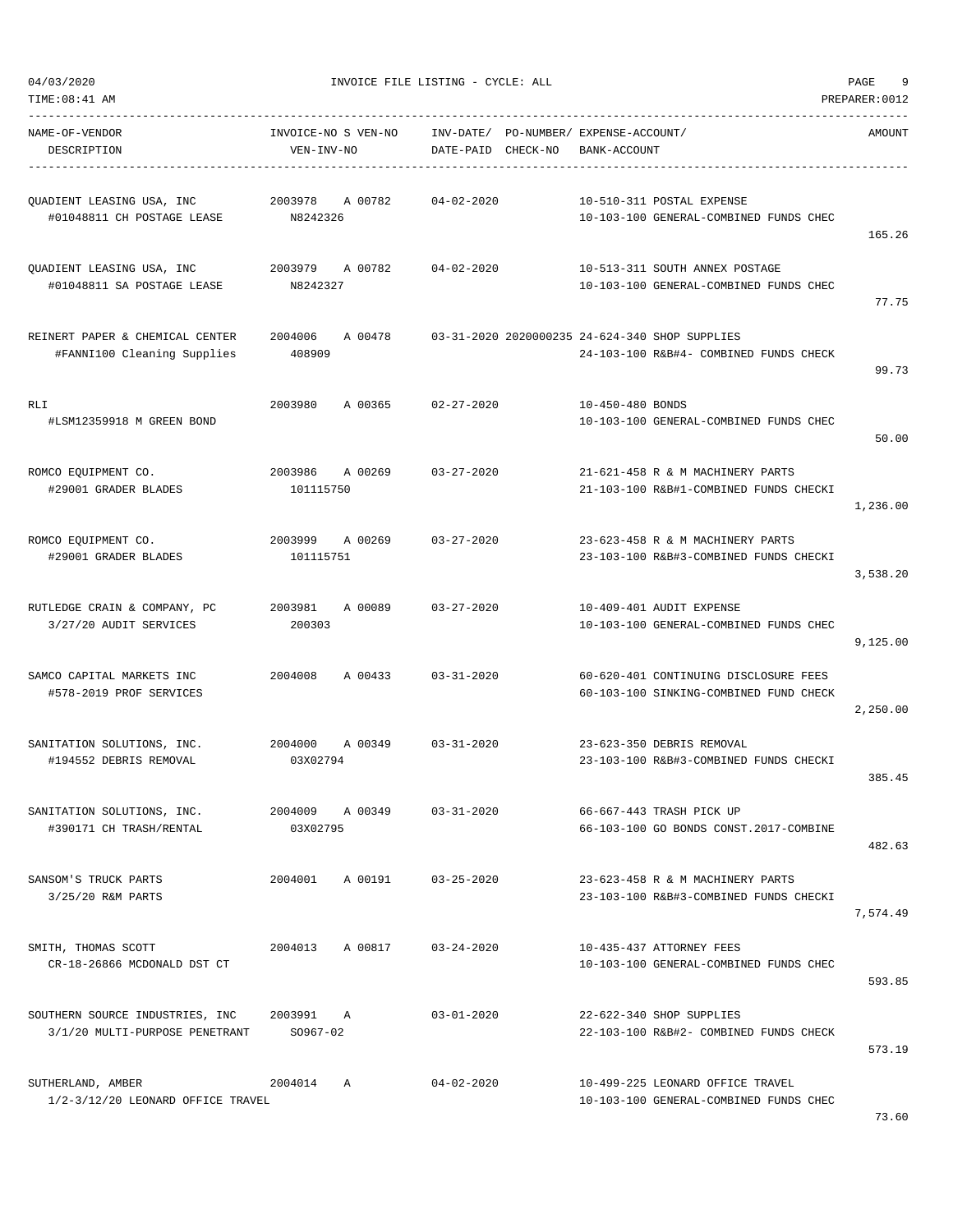| TIME: 08:41 AM                                                                      |            |                            |  |                                                                               | PREPARER: 0012 |
|-------------------------------------------------------------------------------------|------------|----------------------------|--|-------------------------------------------------------------------------------|----------------|
| NAME-OF-VENDOR                                                                      |            | INVOICE-NO S VEN-NO        |  | INV-DATE/ PO-NUMBER/ EXPENSE-ACCOUNT/                                         | AMOUNT         |
| DESCRIPTION                                                                         |            | VEN-INV-NO                 |  | DATE-PAID CHECK-NO BANK-ACCOUNT                                               |                |
|                                                                                     |            |                            |  |                                                                               |                |
| TEXHOMA LIMESTONE, INC. 2004037 A 00265 03-30-2020<br>3/30/20 ROCK & GRAVEL-HAULING | 7839       |                            |  | 22-622-341 R & B MAT. ROCK & GRAVEL<br>22-103-100 R&B#2- COMBINED FUNDS CHECK |                |
|                                                                                     |            |                            |  |                                                                               | 3,895.46       |
| TYLER TECHNOLOGIES, INC. 2003982 A 00310 03-25-2020                                 |            |                            |  | 10-510-453 COMPUTER SOFTWARE MAINTEN                                          |                |
| #45205 FINANCIALS SAAS                                                              | 025-291226 |                            |  | 10-103-100 GENERAL-COMBINED FUNDS CHEC                                        |                |
|                                                                                     |            |                            |  |                                                                               | 195.00         |
| WEX BANK                                                                            |            | 2003983 A 00104 04-01-2020 |  | 10-560-330 AUTO EXPENSE GAS & OIL                                             |                |
| #0496-00-276542-8 SHERIFF GAS                                                       | 64704118   |                            |  | 10-103-100 GENERAL-COMBINED FUNDS CHEC                                        |                |
|                                                                                     |            |                            |  |                                                                               | 20.29          |
| WEX BANK                                                                            |            | 2003984 A 00104 04-01-2020 |  | 10-560-428 PRISONER TRANSPORT                                                 |                |
| #0496-00-276542-8 SHERIFF TRANSPORT 64704118                                        |            |                            |  | 10-103-100 GENERAL-COMBINED FUNDS CHEC                                        |                |
|                                                                                     |            |                            |  |                                                                               | 9.04           |
| WHITE SHED WATER SUPPLY CORP.                                                       |            | 2004036 A 00447 03-30-2020 |  | 85-520-442 UTILITIES WATER                                                    |                |
| #856 LAKE FANNIN WATER                                                              |            |                            |  | 85-103-100 LAKE FANNIN-COMBINED FUNDS                                         |                |
|                                                                                     |            |                            |  |                                                                               | 39.92          |